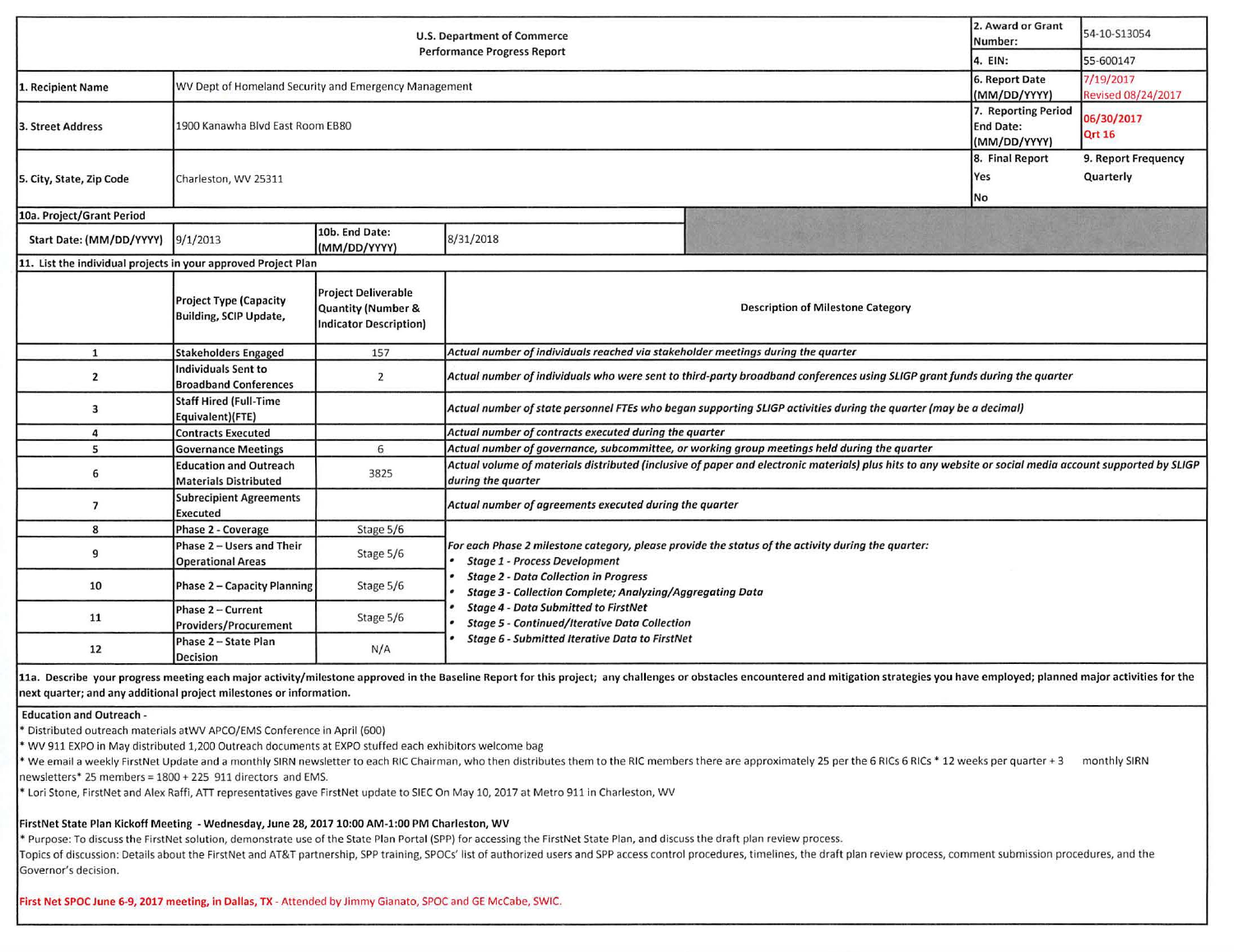11c. Provide any other information that would be useful to NTIA as it assesses this project's progress.

11d, Describe any success stories or best practices you have identified. Please be as specific as possible.

We continue to distribute "FirstNet" updates to all stakeholders and decision makers

12. Personnel

12a. If the project is not fully staffed, describe how any lack of staffing may impact the project's time line and when the project will be fully staffed.

**12b.** Staffing Table - *Please Include all stall that have contributed time to the project. Please do not remove Individuals from this table.* 

| <b>Job Title</b>                                        | FTE% | <b>Project (s) Assigned</b>                                                                                                                                     | Change |
|---------------------------------------------------------|------|-----------------------------------------------------------------------------------------------------------------------------------------------------------------|--------|
|                                                         |      |                                                                                                                                                                 |        |
| <b>SWIC</b><br><b>GE McCabe</b>                         | 90%  | Supervising and supporting activities related to technical considerations, outreach, education, phase 2 planning, staff activities, reporting                   |        |
| Technical Support Advisor<br>Mark Smith<br>Patick McGue | 40%  | Provide technical support to the Broadband Committee, SPOC and SWIC. Administering and monitoring the Broadband traffic on the SIRN Broadband<br><b>Network</b> |        |
| <b>GIS Analyst</b>                                      |      |                                                                                                                                                                 |        |
| Project Manager<br>Lisa Paxton                          | 100% | Oversee grant administrative support, outreach, assist with phase 2 planning, plan meetings and conferences                                                     |        |
| <b>Project Manager Tommy</b><br><b>Dingess</b>          | 5%   | Oversee grant administrative support                                                                                                                            |        |
| Data Collection Support<br>Fred Mixer                   | 100% | Assist with FirstNet Data Collection efforts                                                                                                                    |        |
|                                                         |      |                                                                                                                                                                 |        |
|                                                         |      |                                                                                                                                                                 |        |

**13, Subcontracts (Vendors and/or Subreciplents)** 

**13a. Subcontracts Table** - **Include all subcontractors.** The **totals from this table must equal the "Subcontracts Total"** in **Question 14f.** 

| <b>Name</b>       | <b>Subcontract Purpose</b>       | <b>Type</b><br>l(Vendor/Subrec.) | RFP/RFQ Issued (Y/N) | <b>Contract</b><br><b>Executed</b><br>(Y/N) | <b>Start Date</b> | <b>End Date</b> | Total Federal Funds<br><b>Allocated</b> | <b>Total Matching Funds</b><br><b>Allocated</b> |
|-------------------|----------------------------------|----------------------------------|----------------------|---------------------------------------------|-------------------|-----------------|-----------------------------------------|-------------------------------------------------|
|                   | Legal Services                   | <b>Vendor</b>                    |                      | N                                           |                   | 9/30/2016       | \$22,500.00                             | \$0.00                                          |
|                   |                                  |                                  |                      |                                             |                   |                 |                                         |                                                 |
| Lisa Paxton       | Program Manager                  | Vendor                           |                      |                                             |                   | 9/30/2016       | \$25,200.00                             | \$0.00                                          |
|                   | Support Assistant                | Vendor                           | N                    | N                                           |                   | 9/30/2016       | \$100,000.00                            | \$0.00                                          |
| <b>Fred Mixer</b> | FirstNet Data Collection Support | Vendor                           |                      |                                             | 10/21/2015        | 1/8/2016        | \$42,000.00                             | \$0.00                                          |
|                   |                                  |                                  |                      |                                             |                   |                 |                                         |                                                 |
|                   |                                  |                                  |                      |                                             |                   |                 |                                         |                                                 |
|                   | <b>Broadband SME</b>             | Vendor                           |                      |                                             |                   | 9/30/2016       | \$136,500.00                            | \$0.00                                          |

**13b. Describe any challenges encountered with vendors and/or subrecipients.**